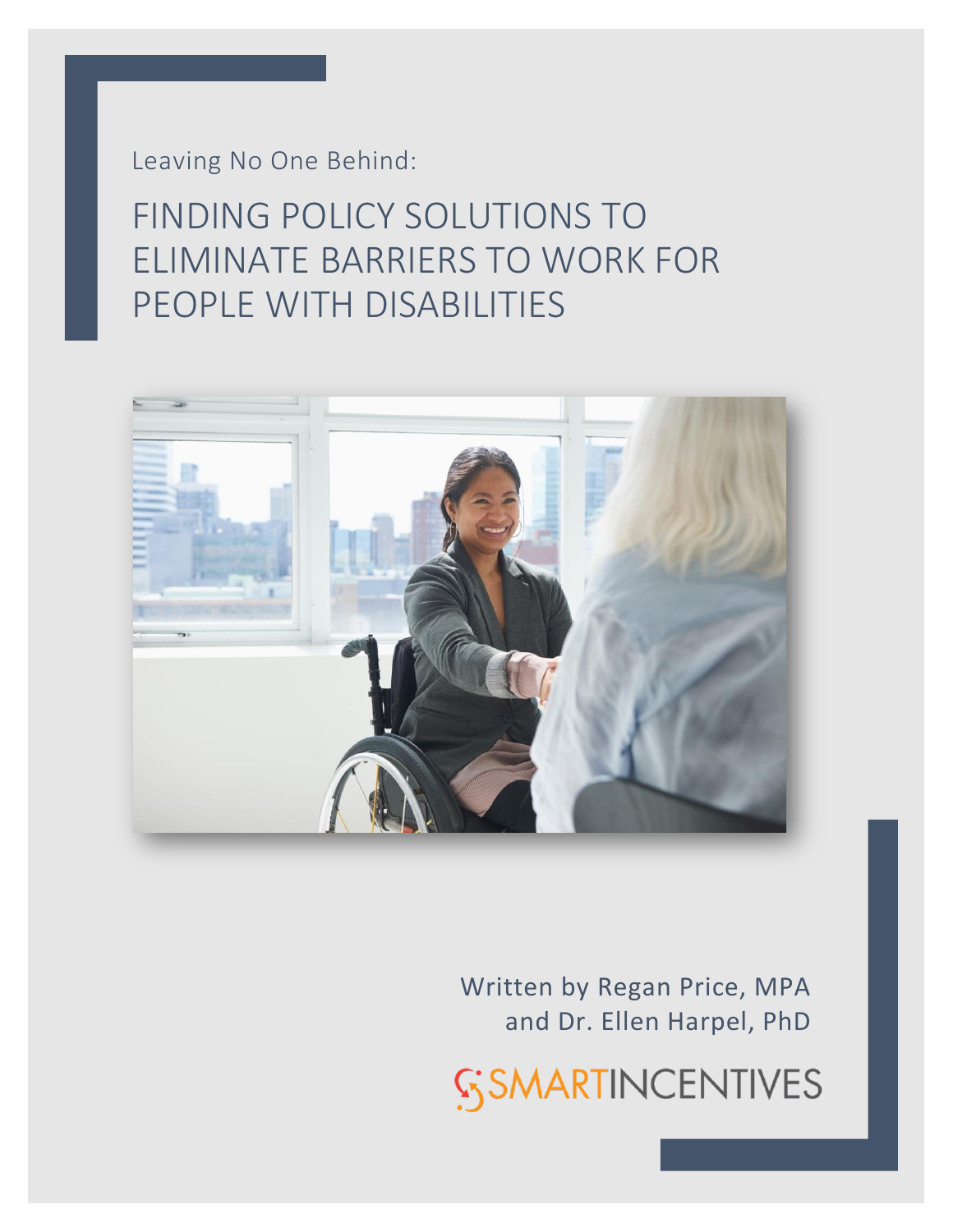## <span id="page-1-0"></span>About the Authors

#### **Regan Price, MPA**



Regan Price graduated with a Master of Public Administration degree from Virginia Tech in May of 2022. She holds a Bachelor of Arts degree in Philosophy with a concentration in Ethics and Public Policy from Virginia Commonwealth University. Ms. Price is currently working as a Public Administration Intern at the United Nations (UN) Department of Economic and Social Affairs, where she collaborates with senior staff members to develop research materials and carry out institutional and governance capacity building to further the UN 17 Sustainable Development Goals.

Her previous work and academic experience have focused on the design, implementation, and

evaluation of public policy to further social development, with an emphasis on building equity into program solutions. She is interested in using big data to drive policy and program decisionmaking while remaining grounded in sound, normative approaches. She is particularly passionate about integrating gender and racial equality, and equality for people with disabilities, into public policy, governance practices, and budgetary decision making.

#### **Dr. Ellen Harpel**



Ellen Harpel is the founder of Smart Incentives and president of Business Development Advisors LLC, an economic development and market intelligence consulting firm in Arlington, VA.

Dr. Harpel speaks and writes frequently on incentive policies and programs. Recent publications include "Incentives for Entrepreneurial Firms" (Ewing Marion Kauffman Foundation 2021) and "Reflecting Community Priorities in Economic Development Practices" (Smart Incentives for The Pew Charitable Trusts 2020). She is a Senior Research Fellow with the Center for Regional Economic Competitiveness and Chair of the Alexandria Arlington Regional Workforce Council. Dr. Harpel also serves on the

board of the Gender and Policy Center at George Mason University.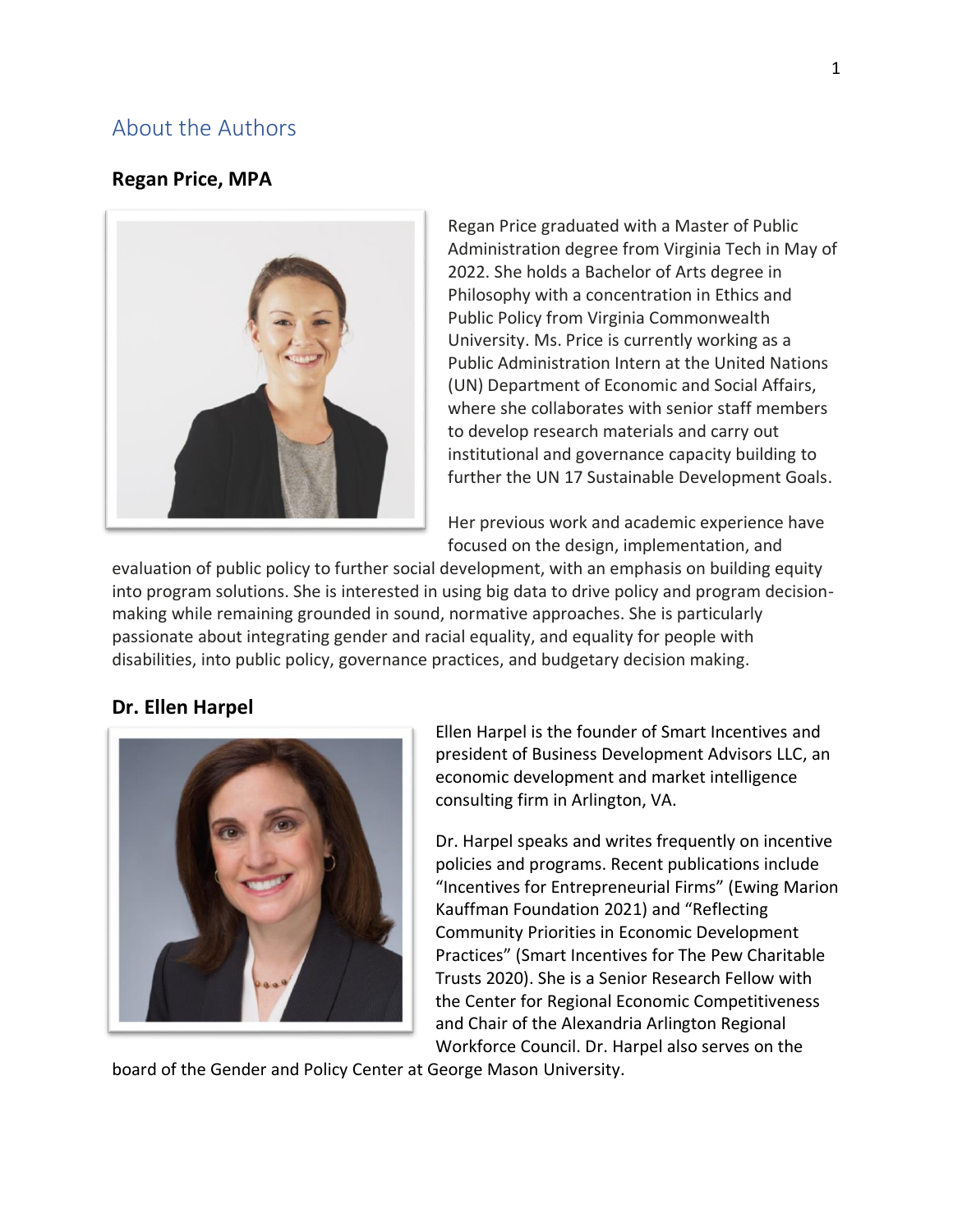# <span id="page-2-0"></span>SSMARTINCENTIVES

Launched in 2013, Smart Incentives helps state and local governments use economic development incentives effectively and responsibly. We have developed Smart Incentives because we believe that it is vital for economic development groups to have access to highquality business intelligence, data, and analytical tools to make the best decisions for their communities. Smart Incentives is at the forefront of efforts to develop better processes for monitoring compliance and evaluating the effectiveness of incentive programs. Our principals speak and write frequently on incentive policies and programs for organizations including the National Conference of State Legislatures, National League of Cities, State Economic Development Executives Network, Center for Regional Economic Competitiveness, Council of Development Finance Agencies, and The Pew Charitable Trusts and have provided legislative testimony in several states.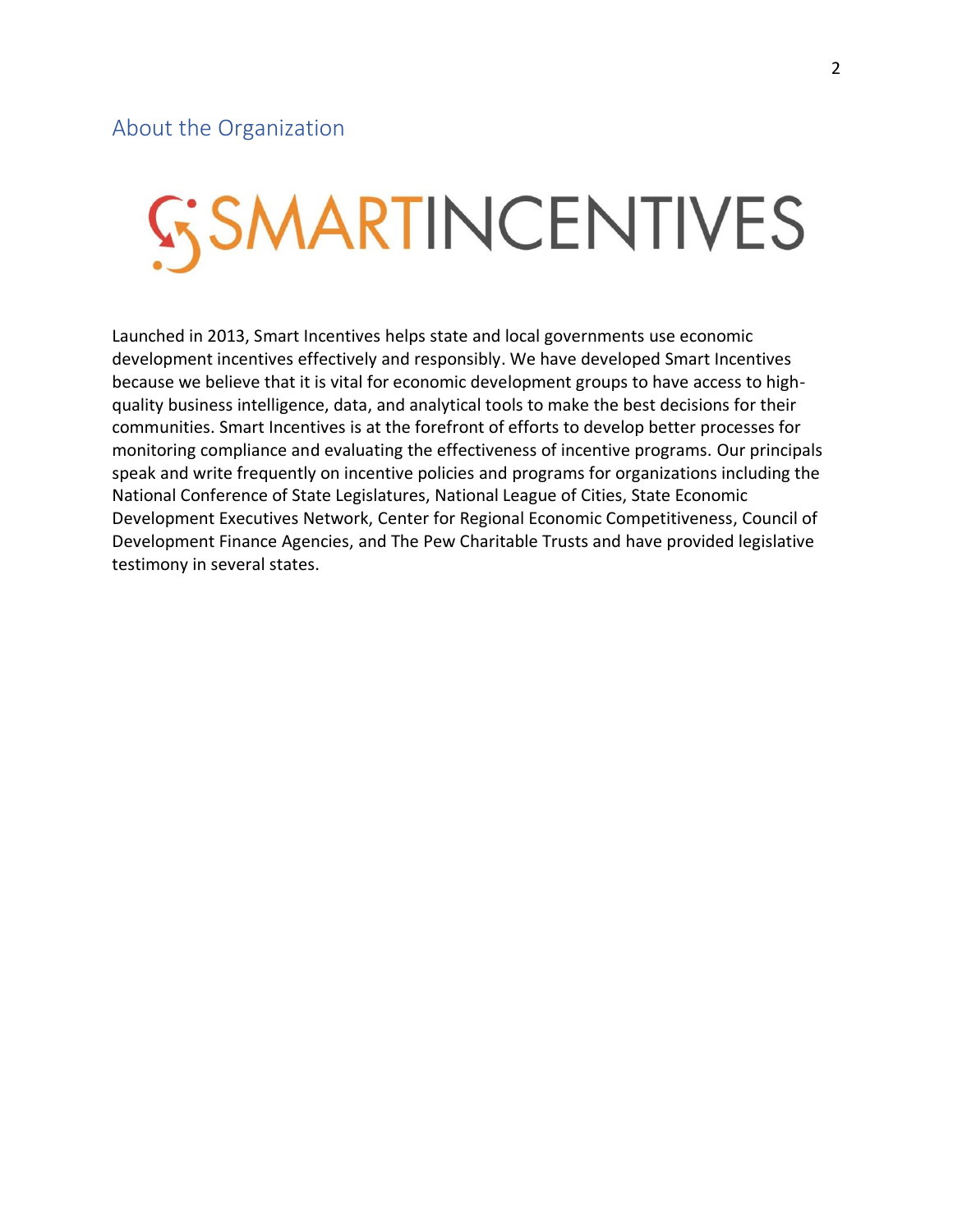### **Table of Contents**

| Introduction: People with Disabilities in the United States Disproportionately Face Barriers to |  |
|-------------------------------------------------------------------------------------------------|--|
|                                                                                                 |  |
| Overview of the Government's Role in Helping PWD Find and Retain Work 9                         |  |
| Explaining Employment Disparities by Disability Status, Gender, and Race 10                     |  |
| The Importance of Closing Disability Workforce Participation Gaps 11                            |  |
| An Analysis of the Use of Past and Current Government Subsidies and Incentives to Foster        |  |
|                                                                                                 |  |
|                                                                                                 |  |
|                                                                                                 |  |
|                                                                                                 |  |
|                                                                                                 |  |
| Employment-Population Ratios by Gender, Disability, and Educational Attainment19<br>1.1         |  |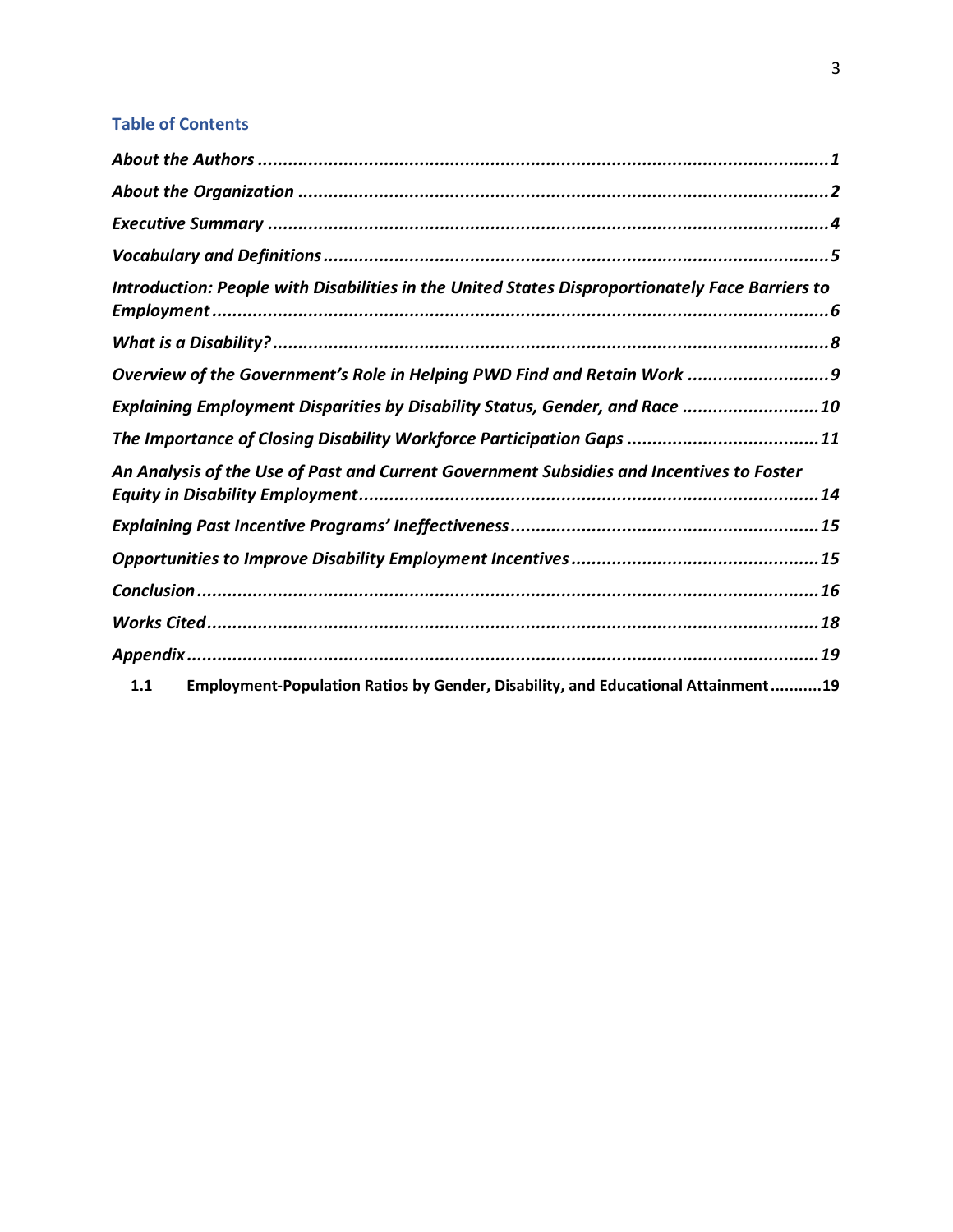## <span id="page-4-0"></span>Executive Summary

Persons with a disability (PWD) in the United States (U.S.) participate in the workforce at lower rates than those without a disability. According to the U.S. Bureau of Labor Statistics (BLS), only 17.9 percent of PWD were employed compared to 61.8 percent of those without a disability. Across all age and educational attainment groups, PWD are less likely to be employed than those without a disability. There exist further employment disparities between PWD according to their race, gender, and socioeconomic status. Of PWD in the U.S., Blacks are less likely to be employed than Whites, Latinx, and Asian PWD. Similarly, women with disabilities are less likely to be employed in the U.S. than men with disabilities, even if they have the same educational attainment. $1$ 

The U.S. government has limited control over private-sector behavior, including requiring private employers to hire and retain PWD. However, several federal- and state-level initiatives aim to close employment gaps and help PWD attain employment through market mechanism policies. These policies include offering government funds in the form of tax credits, loans, or grants to private employers. In return, private employers agree to hire PWD. These types of policies are referred to as "incentives" or "government incentives." Though past incentive programs, combined with civil rights laws, have achieved some success in helping people with disabilities find and retain equal employment, past incentive programs have been generally limited in impact.

To be most effective, government incentives must be integrated into an overall strategy. Standalone incentives are unlikely to make a meaningful impact but can become powerful when combined with other workforce development programs for PWD. Better data are needed about the use and employment outcomes associated with state hiring tax credits to make informed policy decisions about their future design. Lastly, while incentives can be larger to make the "juice worth the squeeze" for employers, they should also be more aggressively promoted to companies. Marketing and outreach can address employers' concerns about hiring PWD and describe the support system available to employers and employees to make sure the hiring decision works well for both parties.

<sup>1</sup> (Department of Labor, 2021)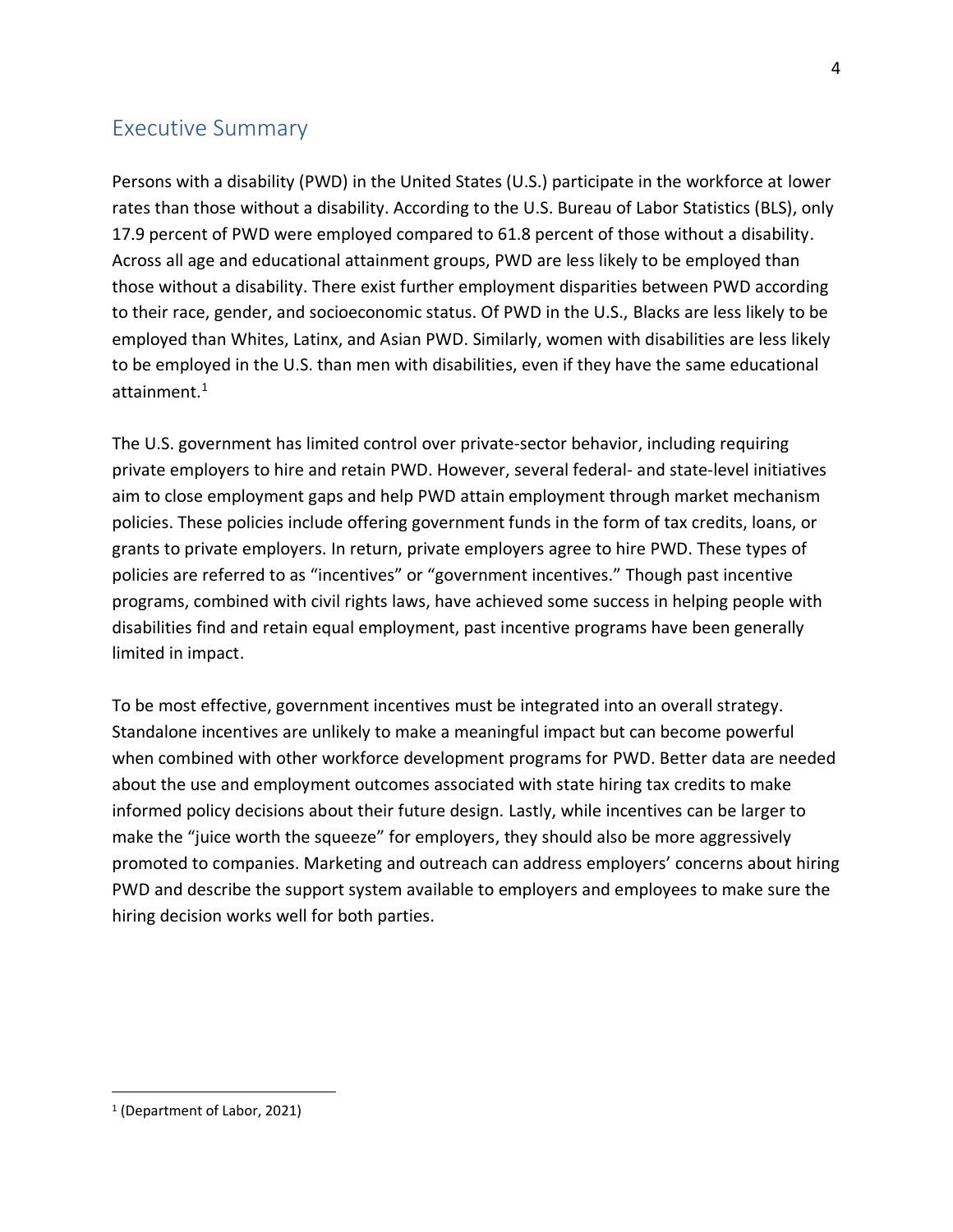## <span id="page-5-0"></span>Vocabulary and Definitions

#### **Unemployed**

People who had no employment during the survey week, were available for work at that time, and had made specific efforts to find employment sometime during the 4-week period ending with the survey week.

#### **Unemployment rate**

Number unemployed as a percentage of the labor force.

#### **Disability**

Physical, mental, or emotional condition that substantially limits an individual from one or more daily life activities.

#### **Educational attainment**

Highest diploma or degree, or level of work toward a diploma or degree, that an individual has completed.

#### **Employed**

People who, during the survey week, did any work for pay or profit; did at least 15 hours of unpaid work in a family-operated enterprise; or were temporarily absent from their regular job(s) because of illness, vacation, bad weather, an industrial dispute, or various personal reasons.

#### **Intersectionality<sup>23</sup>**

The complex, cumulative way in which the effects of multiple forms of discrimination (such as racism, sexism, and classism) combine, overlap, or intersect, especially in the experiences of marginalized individuals or groups.

<sup>2</sup> (U.S. Bureau of Labor Statistics, 2022)

<sup>3</sup> (Merriam-Webster, 2022)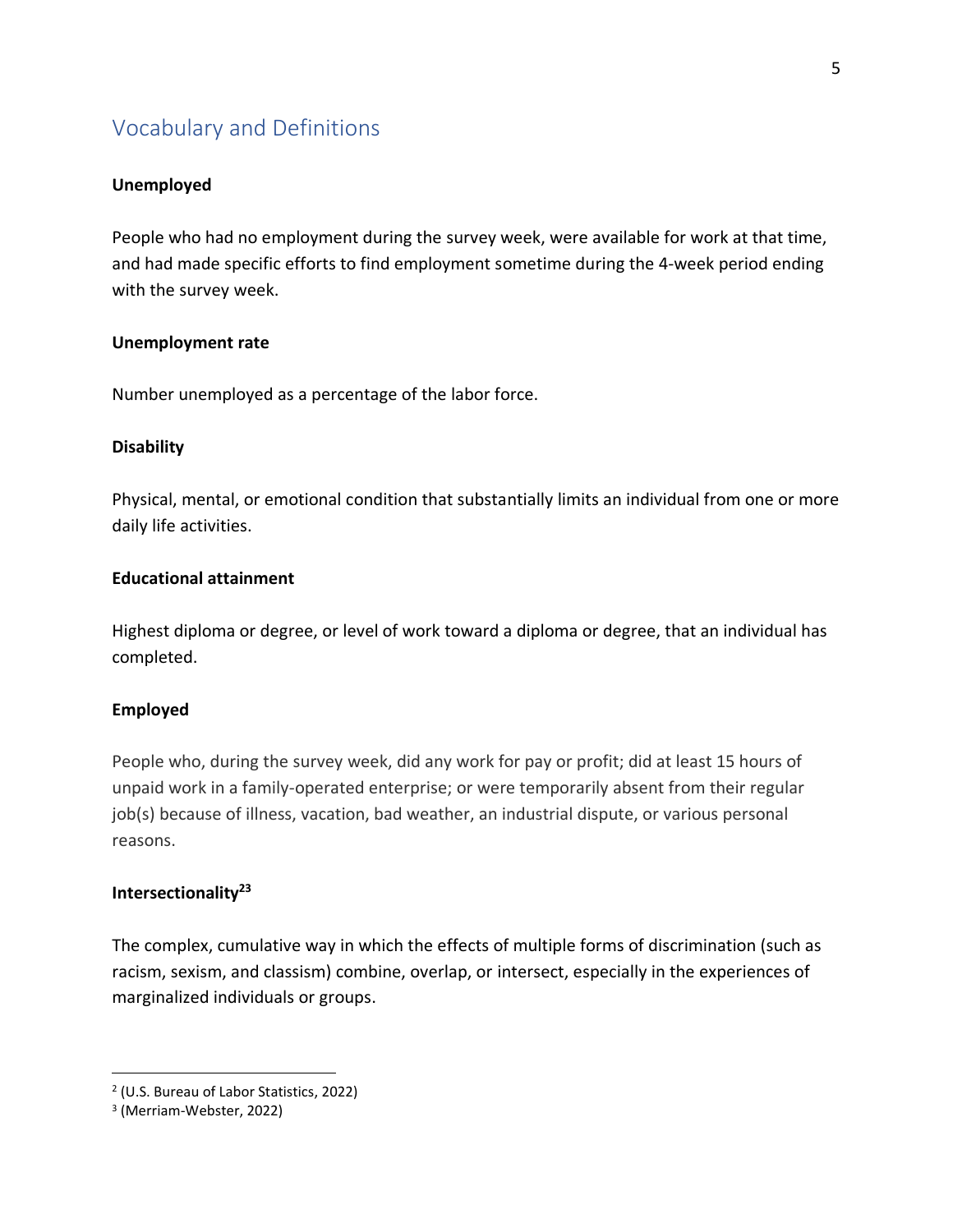# <span id="page-6-0"></span>Introduction: People with Disabilities in the United States Disproportionately Face Barriers to Employment

PWD in the United States (U.S.) participate in the workforce at lower rates than those without a disability. According to the U.S. BLS, only 17.9 percent of PWD were employed compared to 61.8 percent of those without a disability (see Chart 1). Across all age and educational attainment groups, PWD are less likely to be employed than those without a disability. This means that even if a person with a disability has the same educational attainment level as a person without a disability, they are less likely to be employed. PWD are also more likely to be self-employed or employed part-time than those without a disability.<sup>4</sup>

<span id="page-6-1"></span>

#### **Chart 1**<sup>5</sup>

Employment disparities between PWD and those without a disability are prevalent across the entire U.S., but vary slightly by state. See Figure 1 for more details.

<sup>4</sup> (Statistics, Persons with a Disability: Labor Force Characteristics Summary , 2022)

<sup>5</sup> [4;](#page-6-1) (Statistics, Table A. Employment status of the civilian noninstitutional population by disability status and age, 2020 and 2021 annual averages, 2021); (Statistics, Persons with a Disability: Labor Force Characteristics News Release, 2019); (Statistics, Monthly Labor Review , 2019)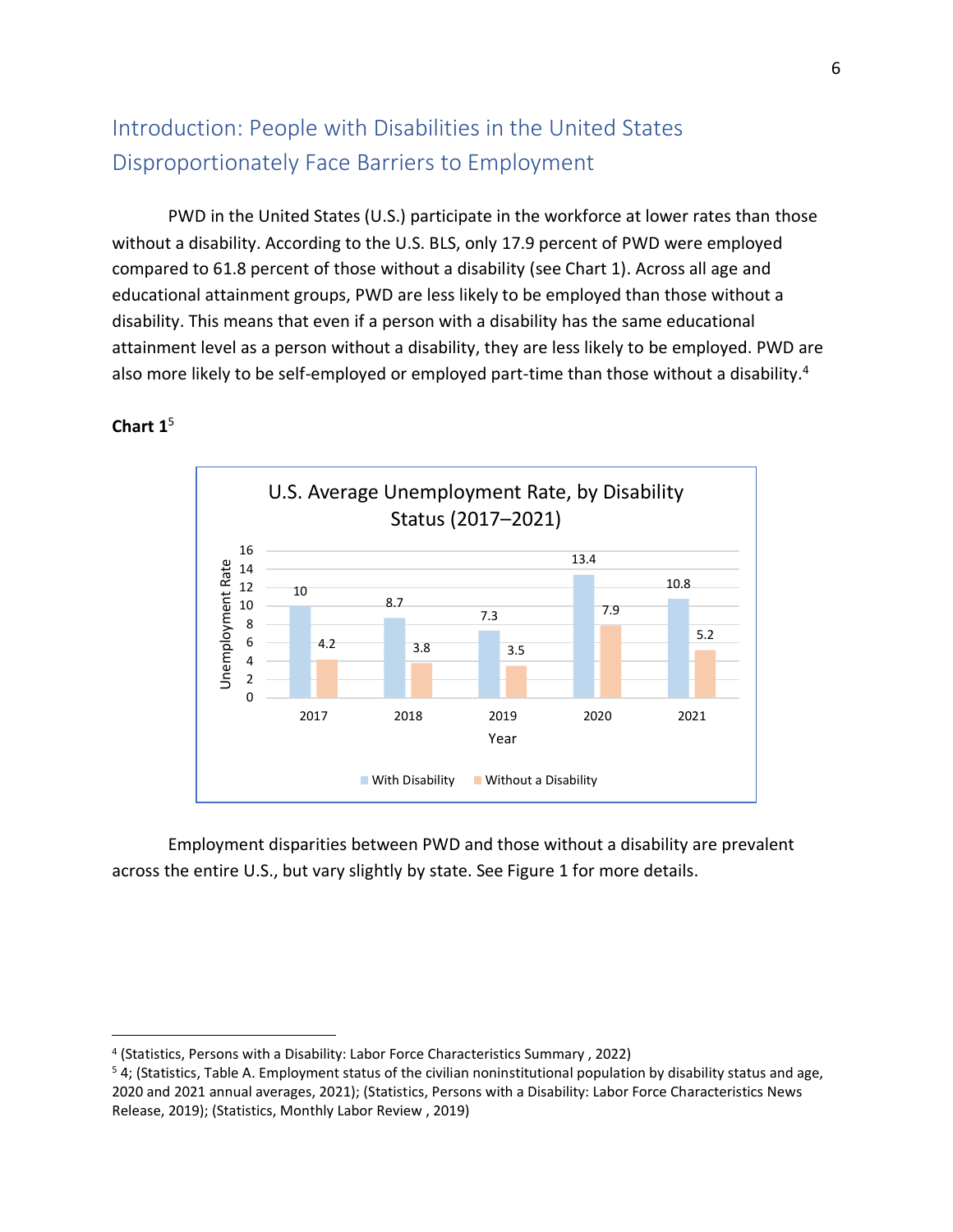



**Note**: Figure 1 shows the difference between the unemployment rate for PWD and the unemployment rate for the total population age 16+ in each state. The darker the color, the higher the disparity.

There exist further employment disparities among PWD according to their race, gender, and socioeconomic status. Of PWD in the U.S., Blacks are less likely to be employed than Whites, Latinx, and Asian PWD (see Chart 2).<sup>7</sup> Similarly, women with disabilities are less likely to be employed in the U.S. than men with disabilities, even if they have the same educational attainment. For example, in 2020, the employment to population ratio for men with a disability who had attained a bachelor's degree or higher was around 60 percent, and for women with a disability who had attained a bachelor's degree or higher, the ratio was around 55 percent. See Appendix 1.1 for more details.<sup>8</sup>

<sup>6</sup> (Bureau, 2020: ACS 5-Year Estimates Subject Table: Employment Status , 2020)

<sup>7</sup> (Goodman, 2021)

<sup>8</sup> (U.S. Department of Labor, 2021)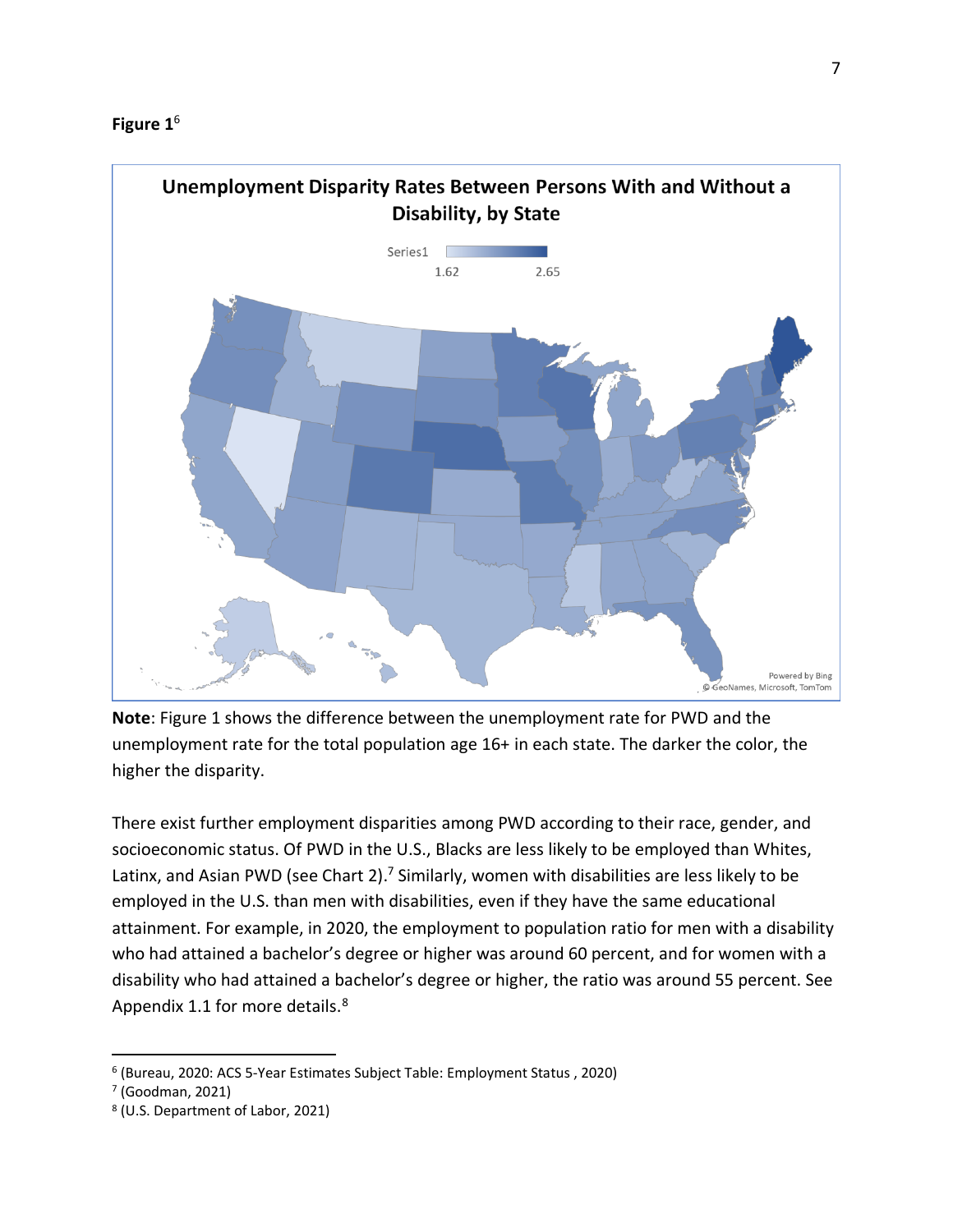

## <span id="page-8-0"></span>What is a Disability?

A disability is defined as "any condition of the body or mind (impairment) that makes it more difficult for the person with the condition to do certain activities (activity limitation) and interact with the world around them (participation restrictions)."<sup>10</sup> There are many types of disabilities, and a person may have only one or multiple disabilities. Some disabilities may affect an individual's:

- Vision
- Movement
- Thinking
- Remembering
- **Communicating**
- Hearing
- Mental health
- Social relationships

• Learning

This paper refers to "people with disabilities" generally, though people have varying types of disabilities and may be affected in different ways. This includes the extent to which a person with a disability may have access to resources to manage symptoms of their disability. Disabilities can be "visible" and "invisible." For example, a person with a mental health disability might not initially appear to have a disability. In contrast, a person with a movement disability may require equipment, like a wheelchair, to help them with mobility. The latter condition is more apparent.

<sup>&</sup>lt;sup>9</sup> (Statistics, Persons with a Disability: Labor Force Characteristics News Release, 2019)

<sup>10</sup> (U.S. Center for Disease Control and Prevention, 2022)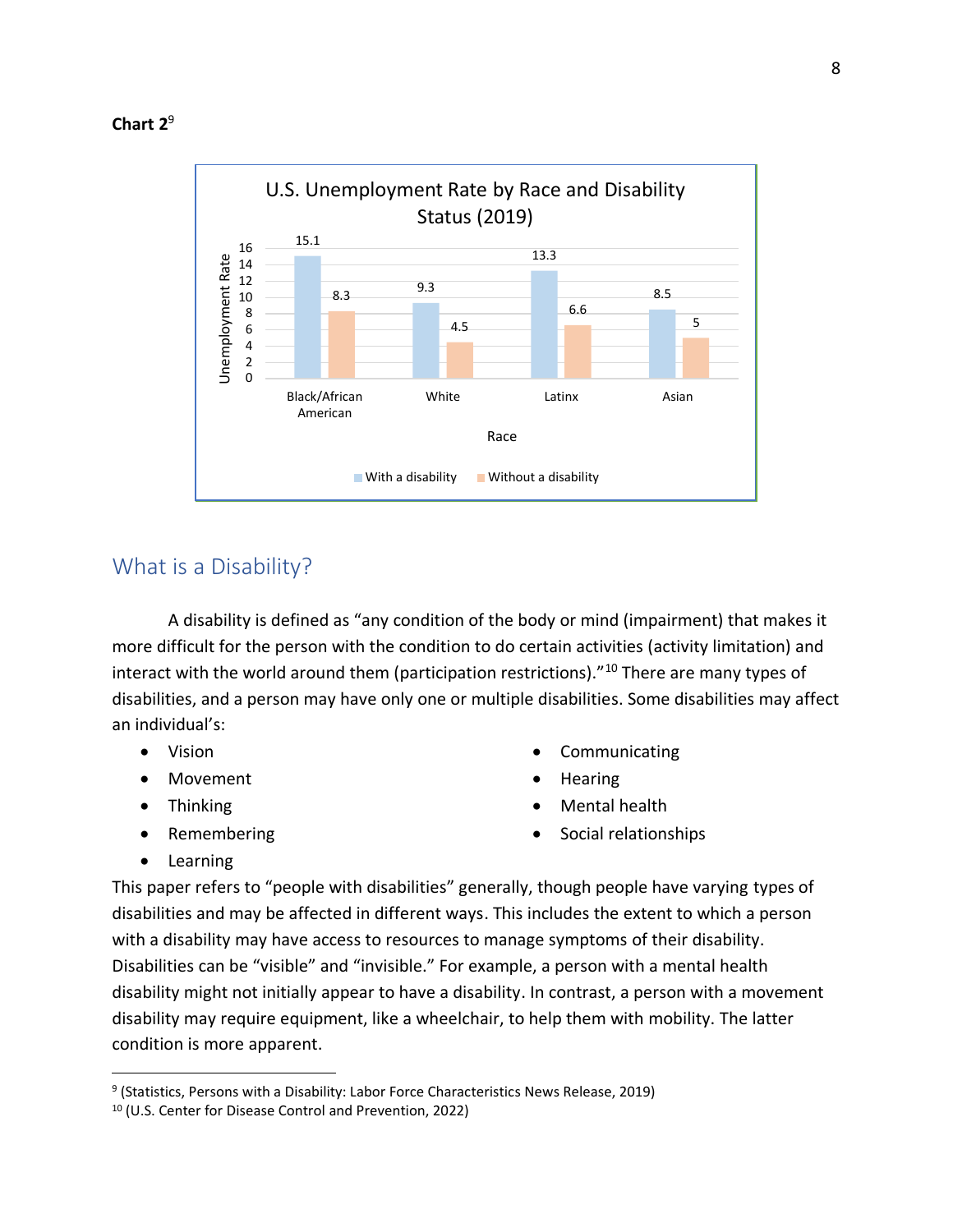# <span id="page-9-0"></span>Overview of the Government's Role in Helping PWD Find and Retain **Work**

The Americans with Disabilities Act (ADA) protects individuals with disabilities in matters of employment by requiring private employers with 15 or more employees to provide qualified individuals with disabilities equal opportunity in the workplace and make reasonable accommodations. Under the ADA, it is illegal for private employers to discriminate because of disability status in matters of recruitment, hiring, promotions, training, pay, social activities, and other privileges of employment.<sup>11</sup> If a person with a disability felt their rights under the ADA were being violated, they would have a legal cause of action against their employer.

Although it is illegal to discriminate against PWD in the workplace under the ADA, private employers cannot be compelled by the government to hire PWD. Further, unless there is overwhelming evidence of employer discrimination against a person with a disability during the hiring process, it can be difficult to prove whether discrimination indeed occurred. The burden of proof is on the person with a disability to prove they did not receive a position because of discrimination.

The same legal protections for PWD provided by the ADA in the private sector also apply in the *public* sector. In the public sector, however, managers *can* be compelled to hire PWD if there are executive or legislative actions in place to promote hiring PWD. For example, if a state Governor implements a public policy goal to increase employment among PWD, she/he may issue an executive order to agencies to recruit PWD by setting a goal or a quota.

The U.S. government is generally limited in its ability to control private-sector behavior, including requiring private employers to hire and retain PWD. However, the U.S. federal government, and many state governments, have still attempted to close employment gaps and help those with disabilities attain employment by leveraging market mechanism policies. These policies include offering government funds in the form of tax credits, loans, or grants in exchange for private employers agreeing to hire PWD. These types of policies are hereafter referred to as "incentives" or "government incentives."

<sup>11</sup> (U.S. Department of Justice, 2020)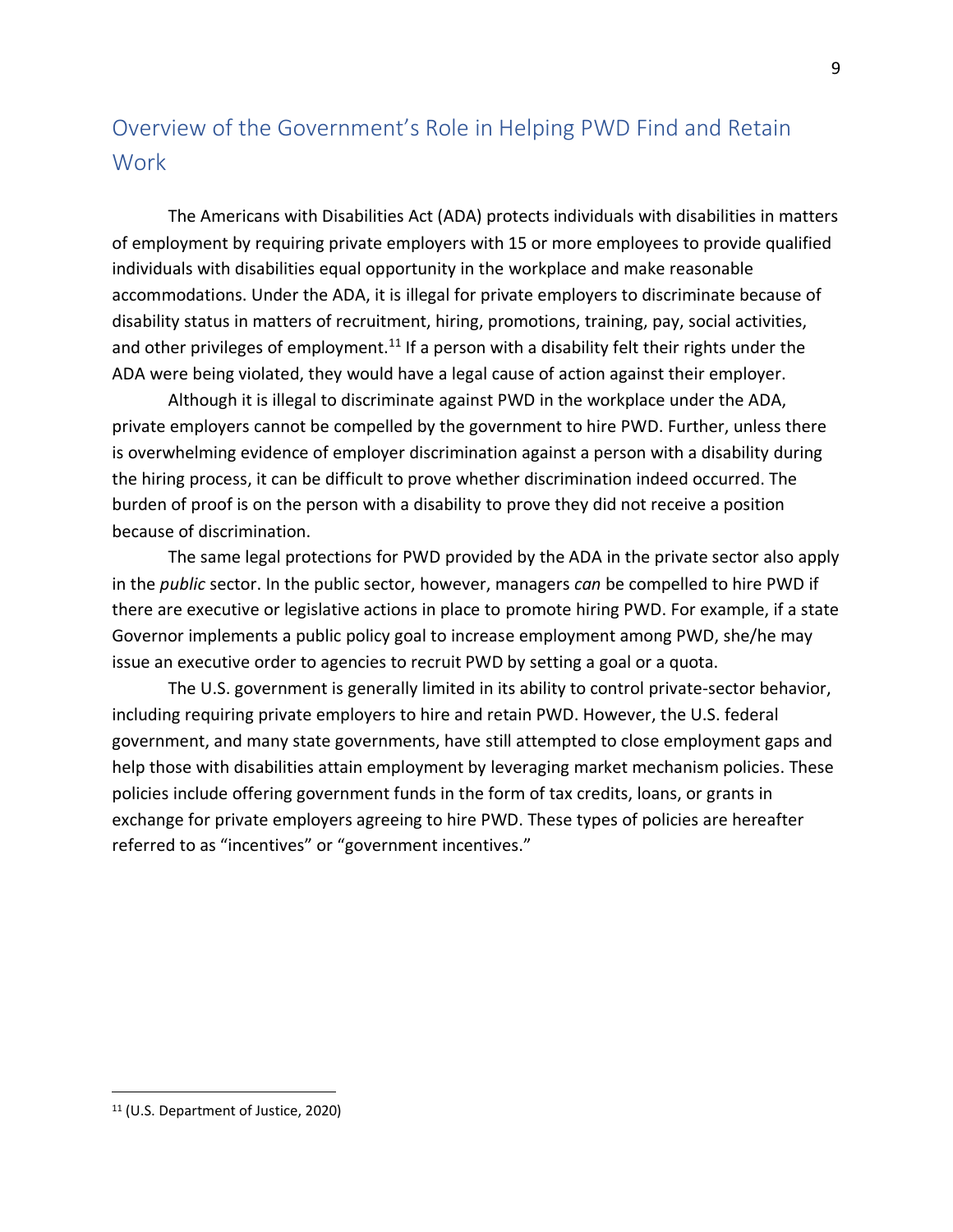# <span id="page-10-0"></span>Explaining Employment Disparities by Disability Status, Gender, and Race

Even with legal protections and government incentives in place, employment disparities by disability status persist. According to one study involving a survey of multiple private employers, more than 60 percent of respondents agreed with the following reasons for employers not hiring people with disabilities:

- "They are worried about the cost of providing reasonable accommodations so that workers with disabilities can do their jobs.
- They don't know how to handle the needs of a worker with a disability on the job.
- They are afraid they won't be able to discipline or fire a worker with a disability for poor performance, because of potential lawsuits.
- They can't ask about a job applicant's disability, making it hard to assess whether the person can do the job.
- They are concerned about the extra time that supervisors or co-workers will need to spend to assist workers with disabilities.
- They are worried about the other costs, such as increased health insurance or worker's compensation premiums.
- They are afraid the workers with disabilities won't work up to the same standards as other employees.
- They rarely see people with disabilities applying for jobs.
- They believe that people with disabilities can't do the basic functions of the jobs they apply for.
- They discriminate against job applicants with disabilities." $^{12}$

Overall, the researchers of this study argue that private employers do not hire PWD because of ignorance, including a lack of awareness about how to accommodate or interact with PWD, perceived high expenses of accommodation, avoiding legal liability, a lack of awareness of and expertise in disability issues, and lack of the existence or effectiveness of government financial subsidies and incentives.

Overcoming employer biases and resistance toward wanting to hire PWD is further complicated by the intersectionality of gender and race. As stated previously, Blacks with disabilities are less likely than White people with disabilities to be employed, and women with disabilities are less likely than men with disabilities to be employed.<sup>13</sup>

<sup>12</sup> (Kay S., 2011)

<sup>13</sup> (U.S. Bureau of Labor Statistics, 2022)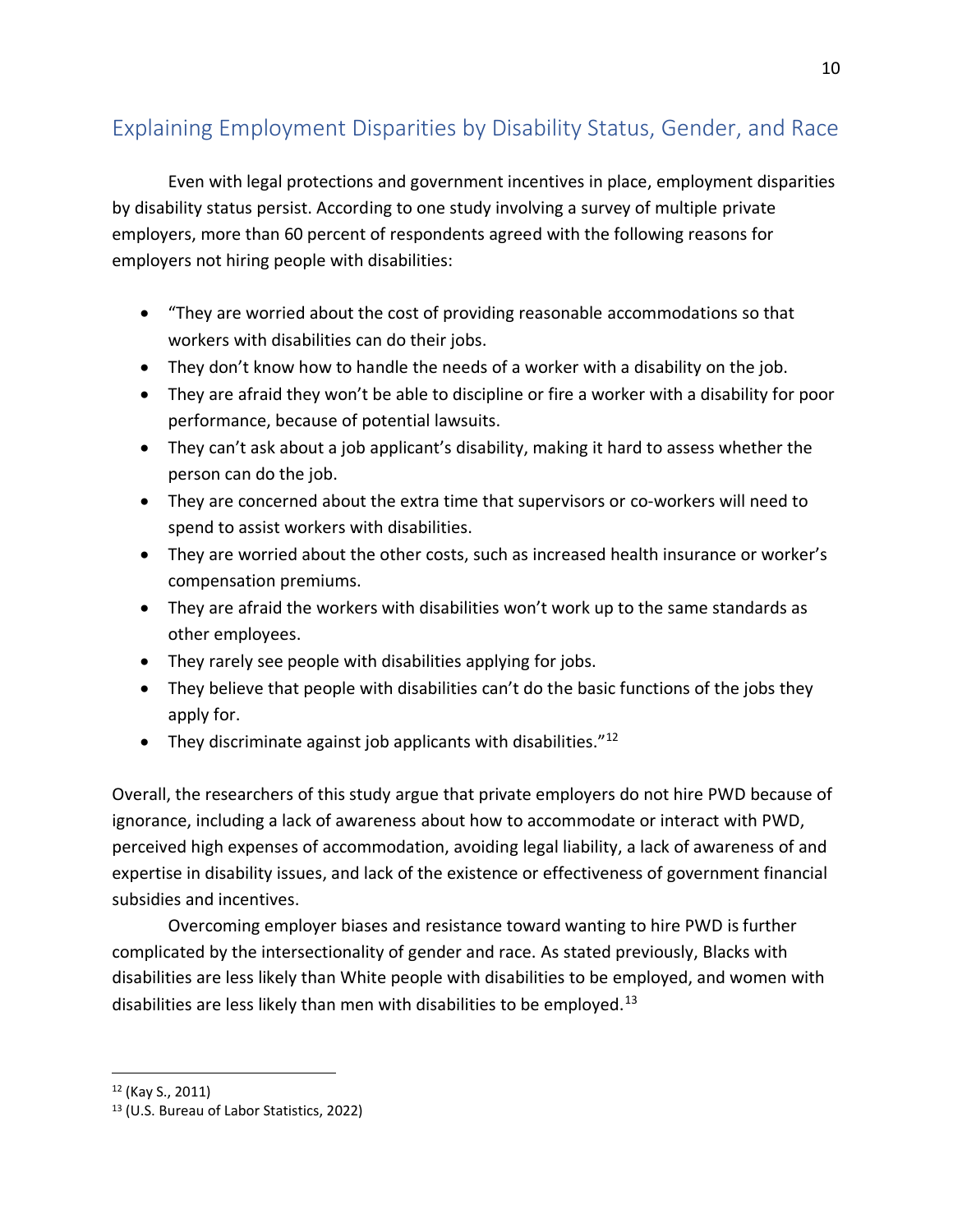These findings support the lived experiences of many Black women, and women of color, living and working with a disability. Donna Walton, Author of *Shattered Dreams, Broken Places,* a Board Member of the National Disability Institute, and a Black woman with a disability wrote:

As an African American woman living with a disability, I have experienced the impact of race and disability on my own employment stability and have also witnessed its impact on other women of color with disabilities. The impact of the triple jeopardy syndrome cannot be overstated, as an African American woman with a disability can never can be quite sure if her race, gender, or disability is hurting her chances for advancement. Is her chance to get a job she is qualified for jeopardized because she is black? Is she the recipient of inferior service at a bank because she is female? Does she receive insufficient financial planning opportunities because she has a disability? <sup>14</sup>

Similarly, Ashton (pseudonym), a woman of color, microbiology undergraduate at Virginia Tech, and person with a disability said in an interview for this report:

I think that in America, white men [without disabilities] still rule a lot, though there's a shift toward diversity…I think sometimes [the problem] is intimidation…we [women, person of color, person with a disability] have low self-esteem and think, "who would want me in their company?" <sup>15</sup>

In another interview, Claire (pseudonym), a higher education administrator and woman with a disability noted:

Employers don't see the inherent value in a diverse range of lived experience. And until they do, they will always [just] see the cost… the dominant norm in society and the workplace is to keep people with disabilities out, whether [the disability] is visible or invisible. I think when you present yourself as a woman with a disability there are even more reasons to keep you out of the male-dominant experience.<sup>16</sup>

## <span id="page-11-0"></span>The Importance of Closing Disability Workforce Participation Gaps

Closing employment gaps for people with disabilities underscores our country's institutionalized values and shared democratic ethos. The U.S. Federal Government has

<sup>14</sup> (Goodman, 2021)

<sup>15</sup> Personal communication, 2021

<sup>16</sup> Personal communication, 2021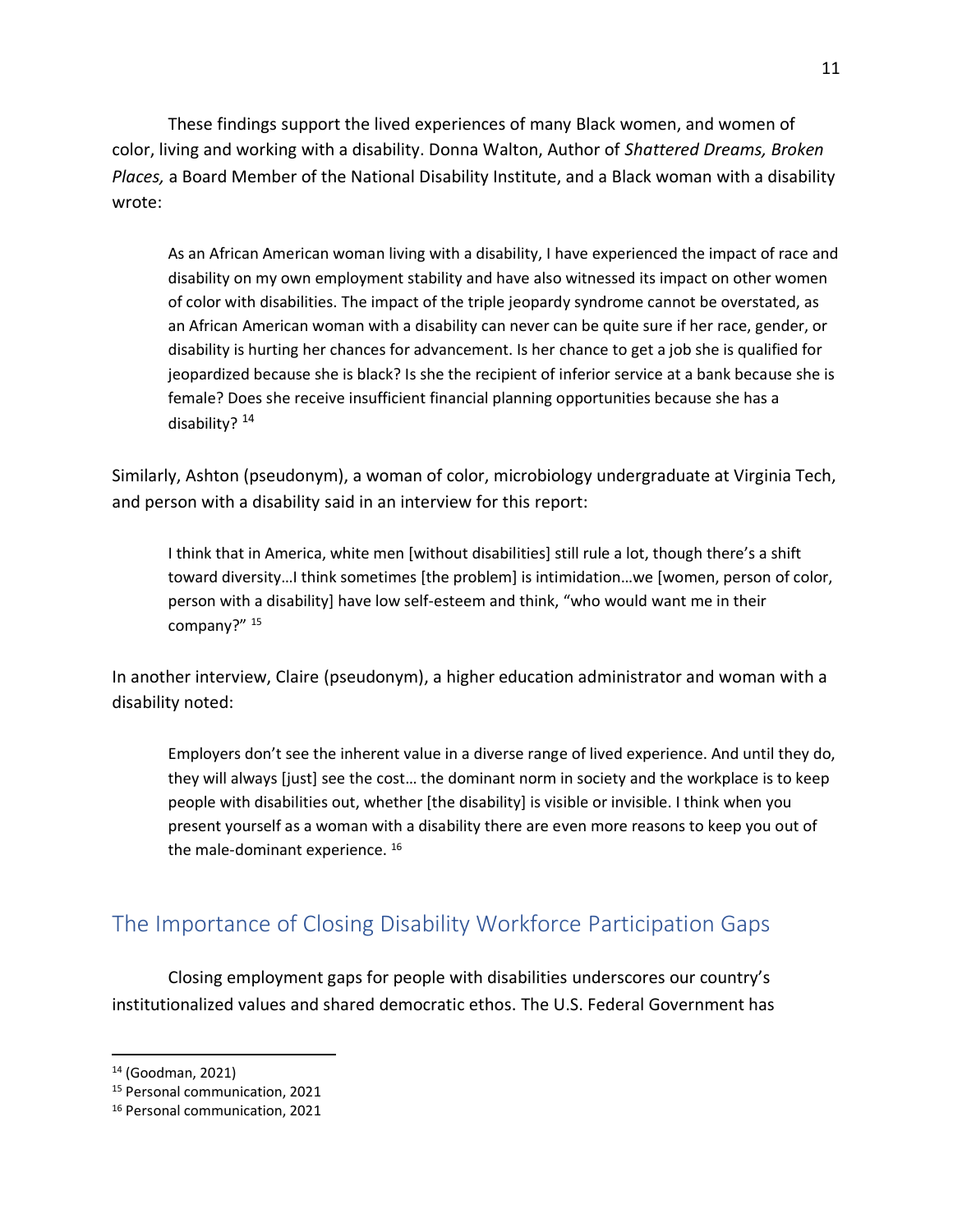enshrined civil rights protections for PWD as they relate to employment in laws such as the ADA. Evidentially, American democratic institutions have deemed equality in employment regardless of disability status—as a national public right and a policy goal. This is an issue of values. People in the U.S., as demonstrated by democratic actions, have and promulgate virtues like protected rights under the law, justice, and equal opportunity for all.

There is also an economic case for closing disability employment gaps. For example, poverty can cause disability, which disproportionately harms children with disabilities living in poverty.<sup>17</sup> Children living in poverty are more likely to develop disabilities such as asthma, chronic illness, or environmental-related illness like lead poisoning or learning problems. Overall, children living in poverty are more likely to have a disability than children with a disability not living in poverty (see Chart 3). Moreover, poverty overwhelmingly affects children, who comprise 50 percent globally of those living in poverty.<sup>18</sup>

Adults working in physically demanding low-income jobs may also be more prone to developing workplace illnesses or on-the-job injuries. For adults that acquire disabilities due to poverty conditions, it may be difficult to gain access to resources to mitigate the impact of that disability, such as healthcare. This creates a vicious, painful cycle; poverty can worsen disability, and disability (plus all expenses and resources required for treatment), may cause poverty, or limit one's ability to escape it.<sup>19</sup>

This cycle of disability and poverty is further complicated by the intersectionality of race, gender, and poverty in the U.S. Blacks, as a group, have lower incomes and poorer health status than Whites. Women with a disability (and women without a disability) are more likely to be in poverty than men, even if men also have a disability (see Chart 4).<sup>20</sup>

<sup>17</sup> (Goodman, 2021)

<sup>18</sup> (UN Development Programme, 2022)

<sup>19</sup> (Goodman, 2021)

<sup>20</sup> (Goodman, 2021; U.S. Census Bureau, 2019)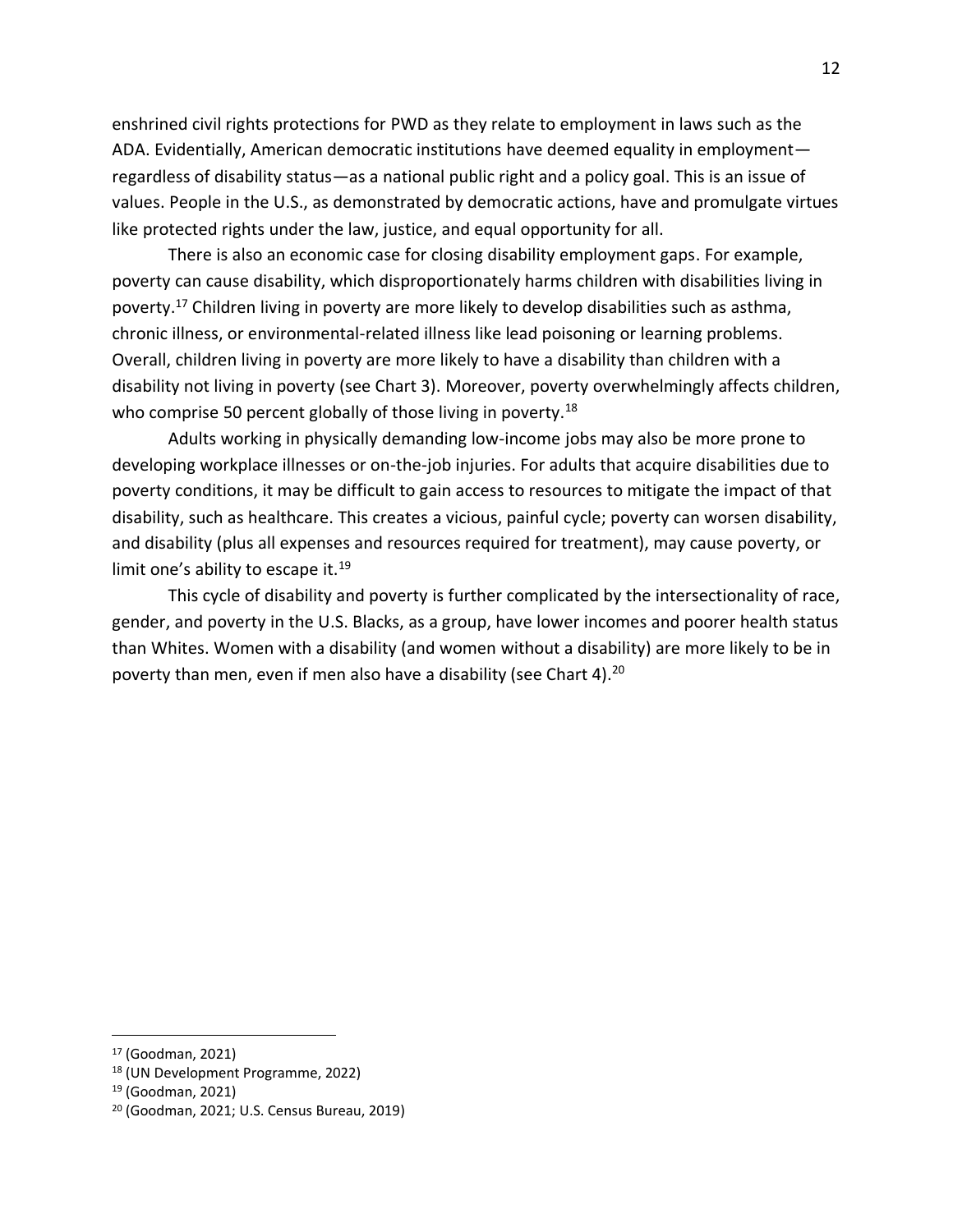



**Chart 4** 22



It is in the best economic interest of the collective to have less poverty. When individuals are not burdened by poverty, they can spend money, build wealth, start a business, further innovation, and generally contribute to the economy. For children, there are more opportunities to grow and excel in school and social life when not facing added social and

<sup>21</sup> (U.S. Census Bureau, 2019)

<sup>&</sup>lt;sup>22</sup> (Bureau, Median Earnings in the Past 12 months by Disability status by Sex, 2020)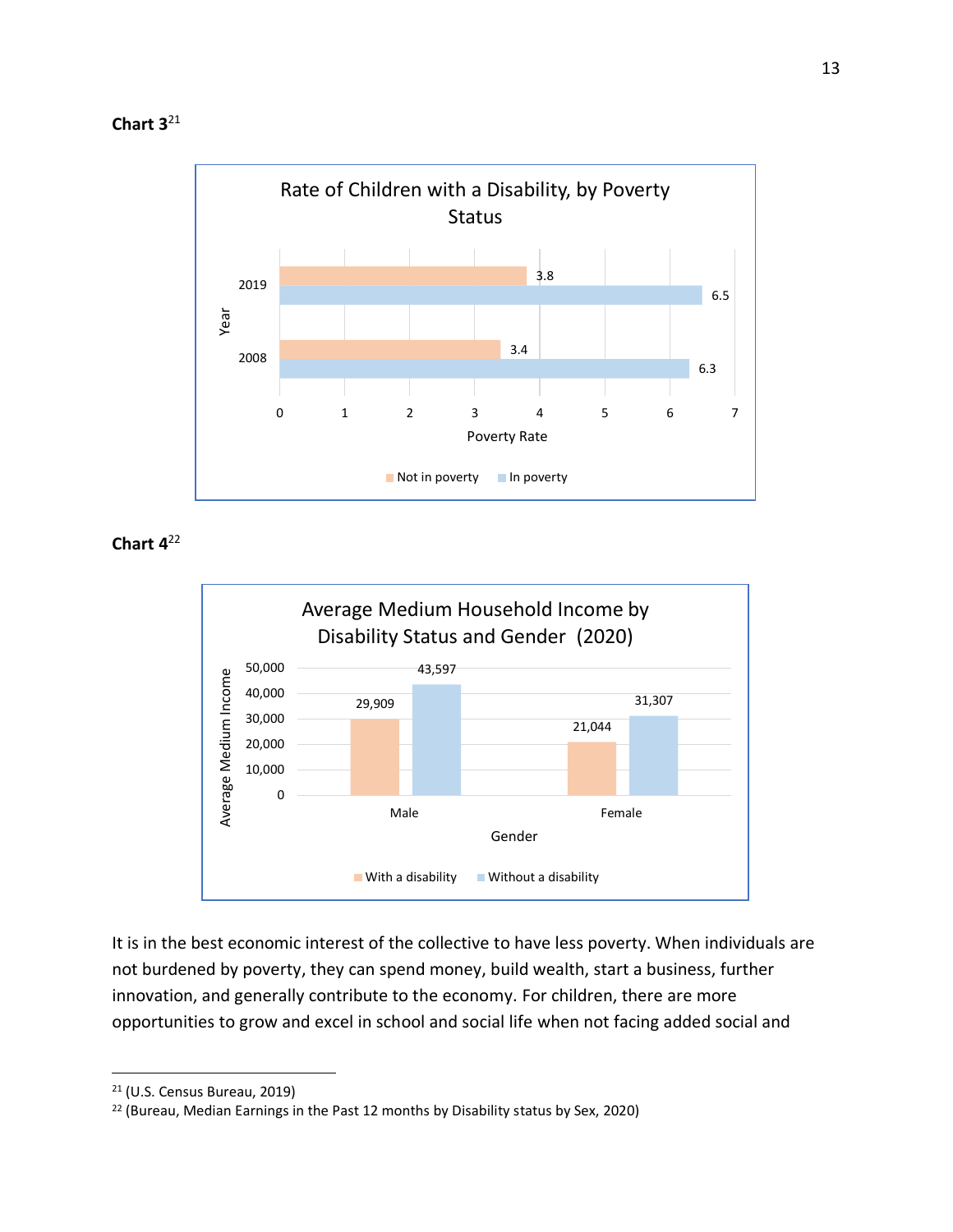physical burdens. Overall, less money spent on public funds toward welfare-type public programs means more funds can be allocated to improvements in infrastructure, housing, or education.

There is also a solid business case for closing employment gaps for PWD: By excluding PWD—especially women and people of color with disabilities—employers are leaving an entire talent pool untapped. Due to slowing birth rates in the U.S., there is an increasing number of older workers. Some may begin to retire, and some may develop age-related disabilities. With fewer births, smaller numbers of young people are entering the labor force. To ensure sustained business productivity and innovation, employers must maintain the quality and robustness of their workforce. Excluding PWD because of a bias is a missed opportunity for American businesses.<sup>23</sup>

# <span id="page-14-0"></span>An Analysis of the Use of Past and Current Government Subsidies and Incentives to Foster Equity in Disability Employment

The major federal tax incentives for hiring persons with disabilities are the Work Opportunity Tax Credit, the Disabled Access Credit, and the Architectural and Transportation Barrier Removal Credit. See **Table 1** for an overview of these policies. There are also many incentive programs at the state level to incentivize the recruitment and retention of people with disabilities. For example, in the City of Tempe in Arizona, the Arizona Developmental Disabilities Planning Council provides grants to organizations, local governments, research institutions, and private companies to facilitate hiring neurodiverse people in the city. Delaware has a state employer tax credit available to employers for up to \$1,500 for each person with a disability hired.

#### **Table 1**  $^{24}$

Major United States Federal Hiring Incentives for People with Disabilities

| <b>Efforts</b>                     | <b>Purpose</b>                              |
|------------------------------------|---------------------------------------------|
| Work Opportunity Tax Credit (WOTC) | To allow businesses to claim a tax credit   |
|                                    | when hiring and employing those with        |
|                                    | disabilities who receive veterans or state- |
|                                    | administered vocational rehabilitation      |

#### <sup>23</sup> (Lengnick-Hall M., 2008)

<sup>24</sup> (Desai M., 2020)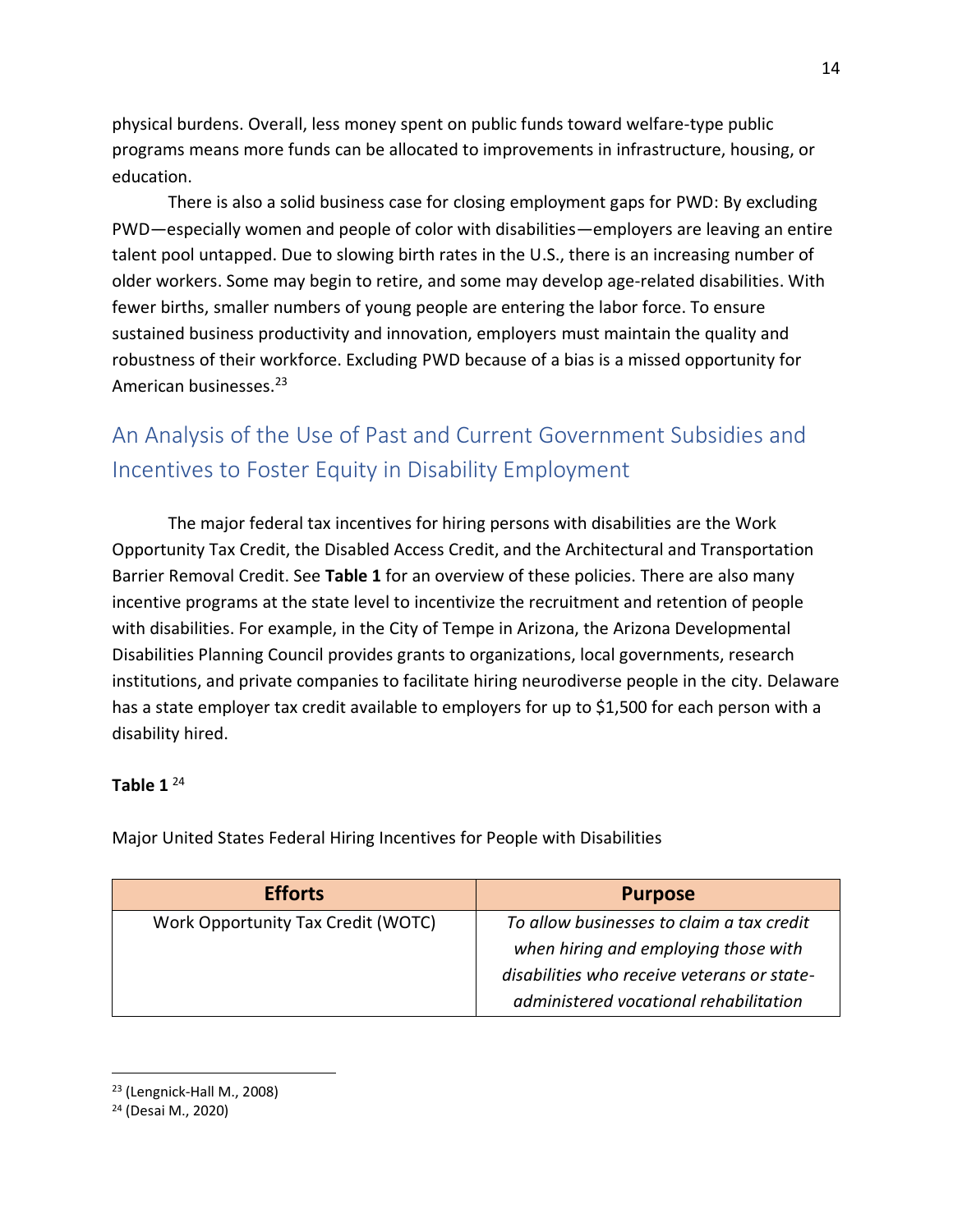|                                          | services of Supplemental Security Income      |
|------------------------------------------|-----------------------------------------------|
|                                          | Benefits.                                     |
| Disabled Access Credit                   | To allow businesses to claim a maximum        |
|                                          | credit of \$5000 for certain eligible         |
|                                          | expenditures to provide access to individuals |
|                                          | with disabilities when such accommodations    |
|                                          | are required to comply with the ADA.          |
| Architectural and Transportation Barrier | To allow businesses to deduct up to \$15,000  |
| <b>Removal Deduction</b>                 | for the cost of making their facilities or    |
|                                          | transportation more accessible to and usable  |
|                                          | by individuals with a disability.             |

## <span id="page-15-0"></span>Explaining Past Incentive Programs' Ineffectiveness

Though past incentive programs, combined with civil rights laws, have achieved some success in helping people with disabilities find and retain equal employment, past incentive programs have been generally limited in impact. The limited data on incentive usage suggests programs are lightly used and underutilized relative to the need. This is largely the case because the incentive does not directly address the main stigma/biases employers have regarding hiring individuals with disabilities, the incentive is relatively small, the incentive is not well-known or publicized, or the incentive is not tied to other programs serving either employers or individuals with disabilities. Incentive programs may be designed with several or all these problems.

## <span id="page-15-1"></span>Opportunities to Improve Disability Employment Incentives

Even with these weaknesses, incentives remain one of the favored policy options to encourage the hiring of PWD. For example, the Council of State Governments encourages states to:

- Explore tax credits for employment supports such as physical building barrier removal, workplace accommodations, technology, transportation, and childcare
- Explore opportunities to supplement existing financial incentives to target disability employment supports
- Include disability-owned businesses in targeted state procurement, certification, and financial incentive policies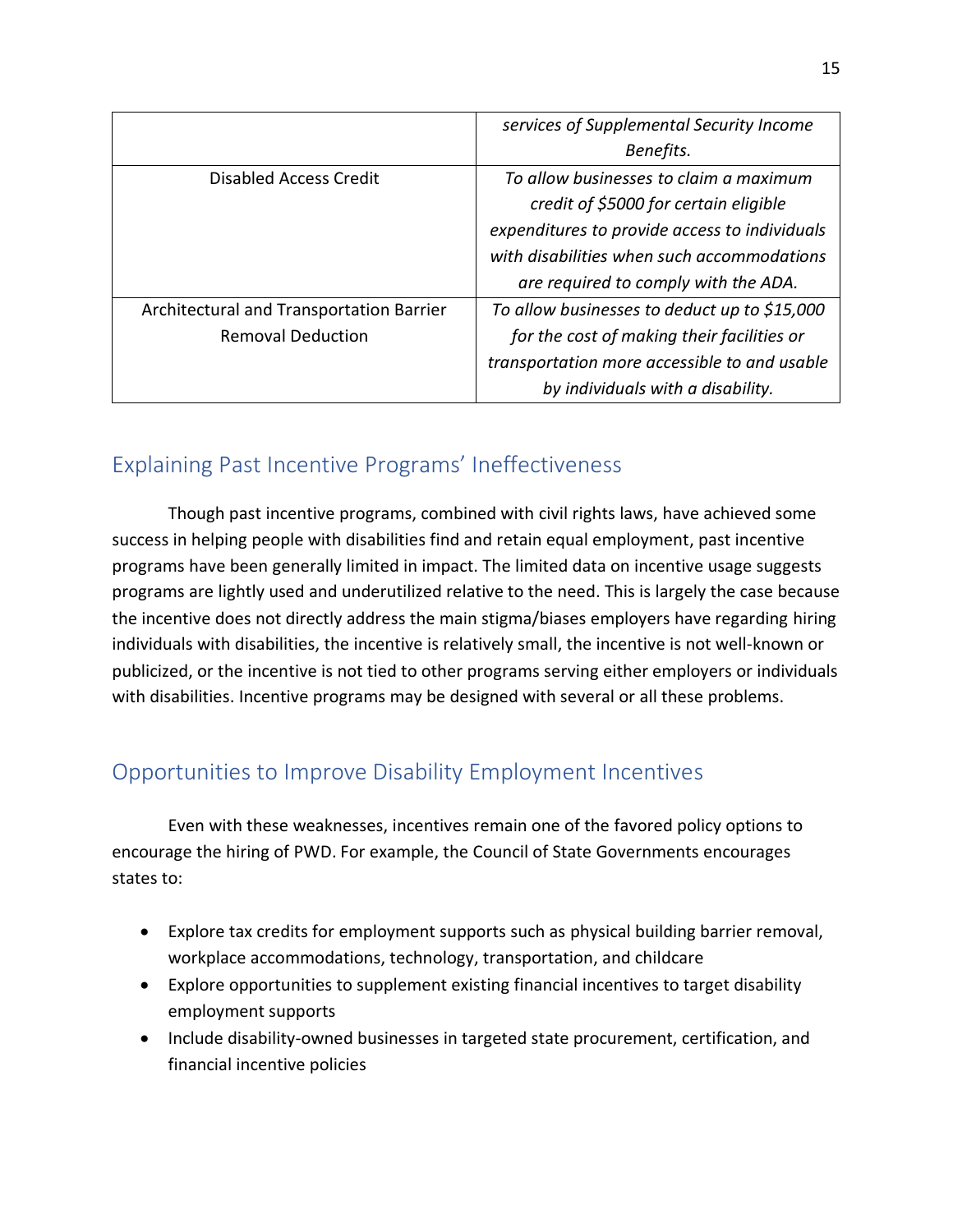• Explore tax and financial incentive structures to support disability entrepreneurship start-ups and/or growth <sup>25</sup>

Data—to the extent available—show that hiring tax credits are perhaps the least impactful incentive. These programs tend to be small, underutilized, and leave many potential beneficiaries unserved. Experts interviewed for this project also expressed skepticism that hiring tax credits could make a substantial difference, noting that other policies—ranging from better workforce system supports, universal design, and initiatives designed to improve work quality for all but that would disproportionately benefit PWD—are more promising options.

That said, the federal Work Opportunity Tax Credit and similar state programs are likely here to stay. Their effectiveness could be improved by following some basic Smart Incentives principles:

- 1. Incentives are most effective when integrated into an overall strategy. Standalone incentives are unlikely to make a meaningful impact, but they can become powerful when combined with other workforce development programs for people with disabilities.
- 2. Incentives should never be about completing transactions, but about accomplishing economic or workforce development objectives. Better data is needed about the use and employment outcomes associated with state hiring tax credits to make informed policy decisions about their future design.
- 3. Incentives could be larger to make the "juice worth the squeeze" for employers, but they should also be more aggressively promoted to companies. Marketing and outreach could address the concerns employers have with hiring people with disabilities and describe the system of supports available to individuals and companies to make sure the hiring decision works well for both parties.

## <span id="page-16-0"></span>**Conclusion**

PWDs' employment prospects are disproportionately affected by external barriers, such as biases and lack of understanding by private sector employers. Blacks and women with disabilities face even further external barriers to employment.

Previous government incentive policies have been limited in their impact, but there exists an opportunity to improve incentive policies and ensure no one is left behind. To make

<sup>25</sup> (Council of State Governments, 2016)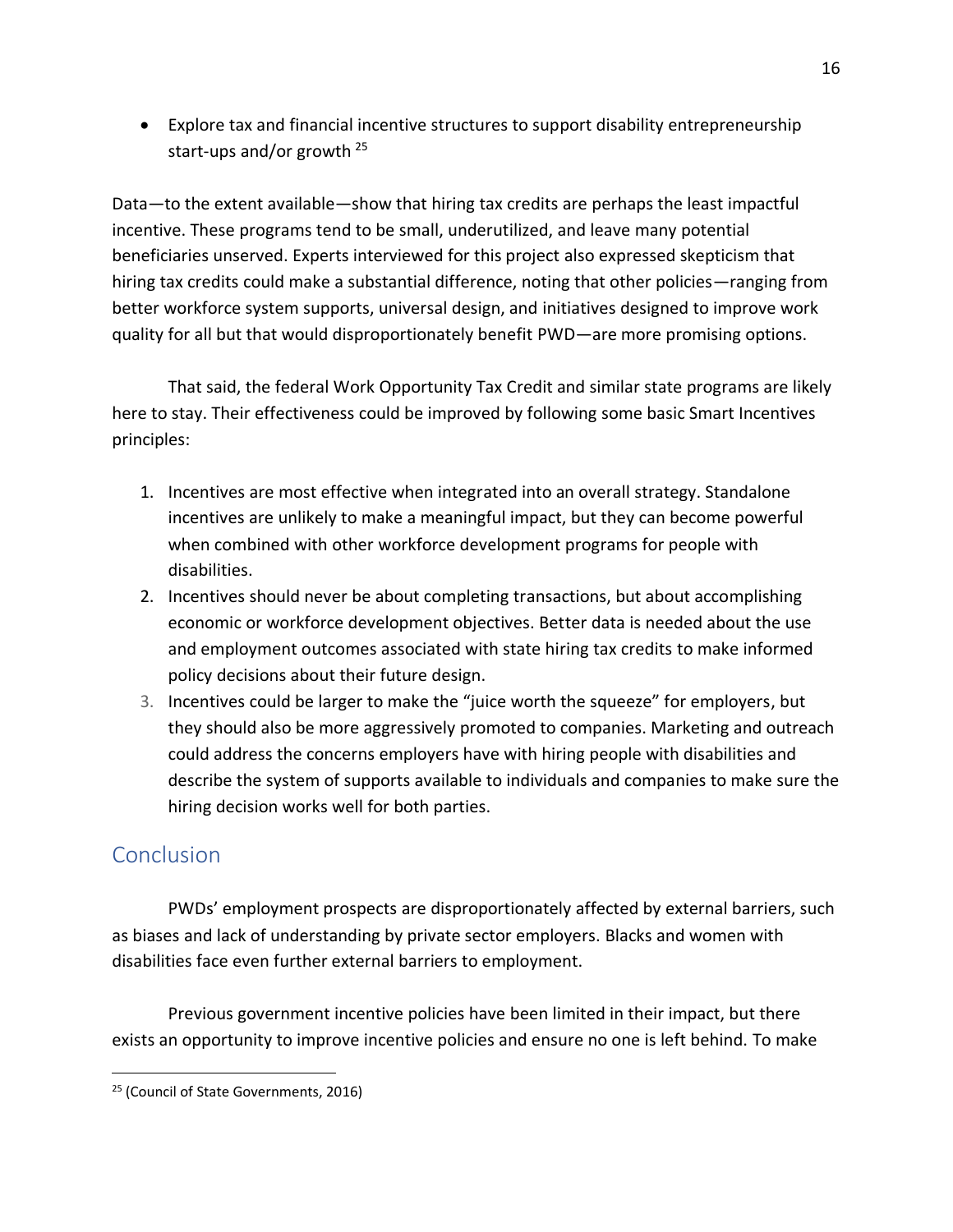incentives more effective, government incentives must be integrated into an overall strategy and be combined with other workforce development programs and services for PWD. In addition, better data are needed about the use of, and employment outcomes associated with incentives, including hiring tax credits, to make informed policy decisions about their future design. Expanded marketing and outreach about incentive policies could also address employers' concerns about hiring PWD and describe the system of supports available to individuals and companies, ensuring that the hiring decision benefits both parties.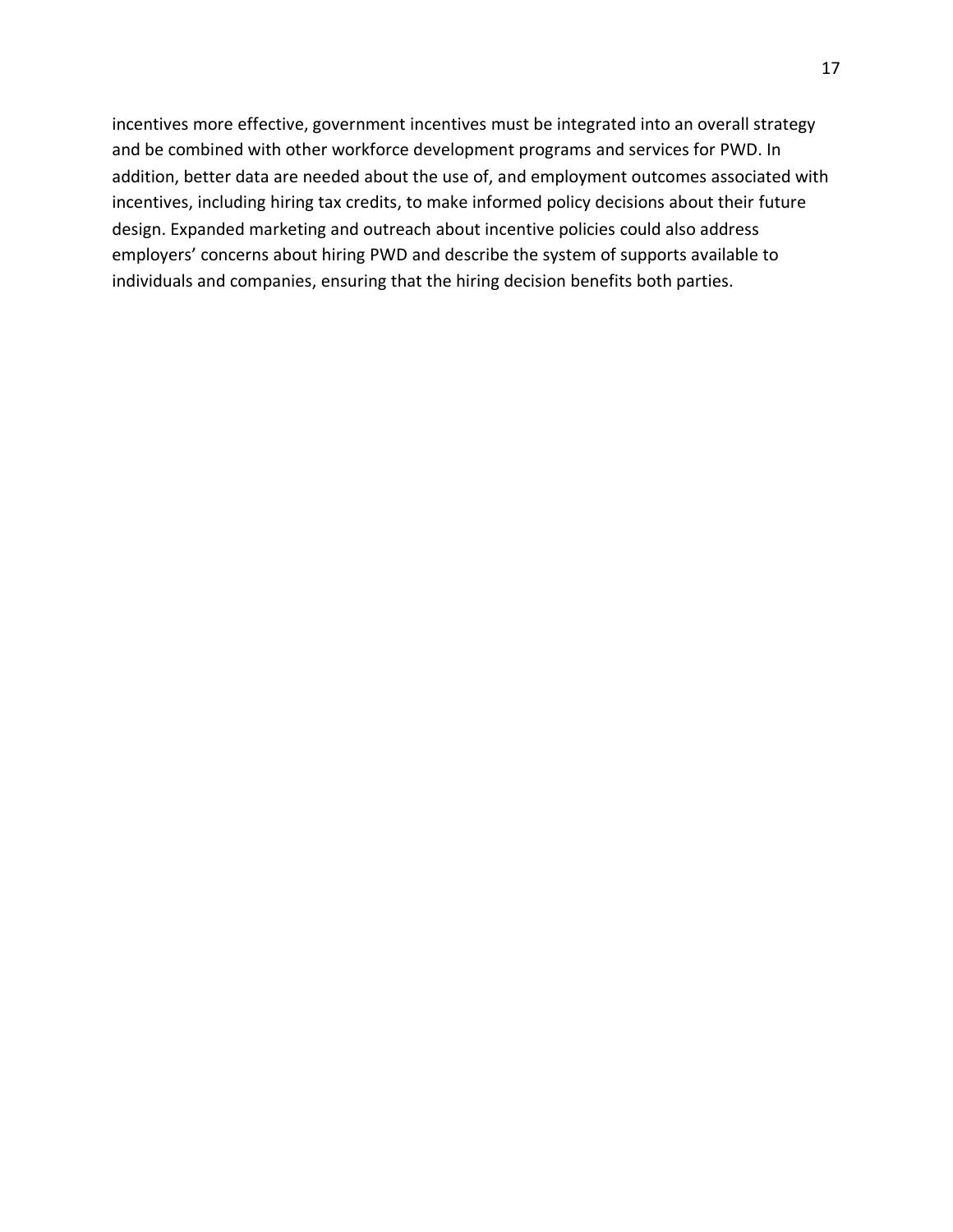#### <span id="page-18-0"></span>Works Cited

- Bureau, U. C. (2019). *Childhood Disability by Selected Characteristics: 2008 and 2019.* Washington DC: U.S. Census Bureau.
- Bureau, U. C. (2020). *Median Earnings in the Past 12 months by Disability status by Sex.* Washington DC.

Department of Labor, O. o. (2021). *Spotlight on Women with Disabilities.* Washington DC: Department of Labor, Office of Disability Employment Policy.

- Desai M., S. S. (2020). *Toward an understanding of effective practices in employment programs for people with disabilities in California.* The Roosevelt Institute.
- Goodman, N. M. (2021). *Financial Inequality: Disability, Race and Poverty in America.* Washington DC : National Disability Institute.
- Governments, T. C. (2016). *Work Matters: A Framework for States on Workforce Development for People with Disabilities.* U.S. Department of Labor.
- Kay S., J. L. (2011). *Why Don't Employers Hire and Retain Workers with Disabilities?* Journal of Occupational Rehabilitation.

Lengnick-Hall M., G. P. (2008). *Overlooked and Underutilized: People with Disabilities are an Untapped Human Resource.* Human Resource Management.

- Merriam-Webster. (2022). *Intersectionality.* Merriam-Webster.
- Prevention, U. C. (2022). *Impairments, Activity Limitations, and Participation Restrictions.* Washington DC: U.S. Center for Disease Control and Prevention.
- Programme, U. N. (2022). *Goal 1: No Poverty.* United Nations Development Programme.
- Statistics, U. B. (2019). *Job market remains tight in 2019, as the unemployment rate falls to its lowest level since 1969.* Washington DC : U.S. Bureau of Labor Statistics.
- Statistics, U. B. (2019). *Monthly Labor Review.* Washington DC : U.S. Bureau of Labor Statistics.
- Statistics, U. B. (2019). *Persons with a Disability: Labor Force Characteristics News Release.* Washington DC: U.S. Bureau of Labor Statistics.
- Statistics, U. B. (2021). *Table A. Employment status of the civilian noninstitutional population by disability status and age, 2020 and 2021 annual averages.* Washington DC: U.S. Bureau of Labor Statistics.
- Statistics, U. B. (2022). *Glossary.* Washington DC : U.S. Bureau of Labor Statistics.
- Statistics, U. B. (2022). *Persons with a Disability: Labor Force Characteristics Summary.* Washington DC : U.S. Bureau of Labor Statistics.
- U.S. Department of Justice, C. R. (2020). *A Guide to Disability Rights Laws.* Washington DC: U.S. Department of Justice, Civil Rights Division, Disability Rights Section.
- U.S. Department of Labor, O. o. (2021). *Spotlight on Women with Disabilities.* Washington DC: U.S. Department of Labor, Office of Disability Policy.